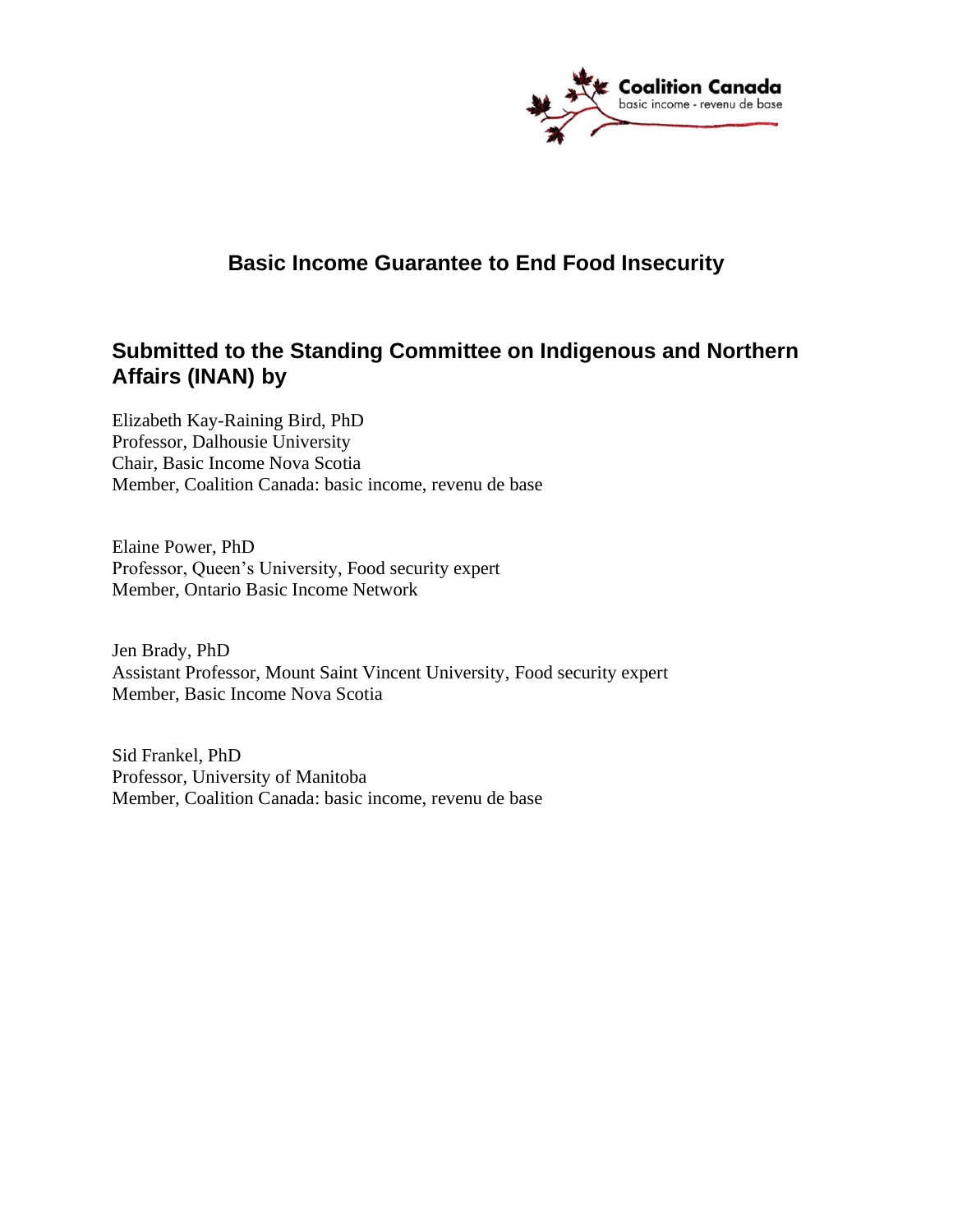## **Basic Income Guarantee to End Food Insecurity**

#### **Summary**

**Basic Income Guarantee (BIG), implemented through the tax system, is the most resource-effective, equitable, and comprehensive policy option to increase food security, reduce health inequities, and raise Canadians out of poverty, now and in the future.** 

### **What is food insecurity?**

Food insecurity is a symptom of poverty. It is an incomerooted problem that disproportionately impacts Indigenous and other racialized groups, those with disabilities, children, lone-parent families, and those receiving social assistance or earning less than a livable wage. [1, 2, 3, 4] Food insecurity is especially high in northern and remote communities. [5, 6]

Food insecurity is the "inadequate or uncertain access to food because of financial constraints" (Tarasuk and Mitchell, 2020)

**Food insecurity is escalating.** In 2011, 12% of Canadians

were food insecure, with much higher rates in Indigenous (27%) and northern communities (e.g., Nunavut, 36.4%).[5] By 2018 this rate rose to 12.5% of Canadians, *more than any previous national estimate*, and food insecurity in Nunavut had increased to a shocking 57%.[1] With the onset of the pandemic, the rate of food insecurity grew *significantly*; 28.4% of Canadians who were absent from work due to business closure, layoff, or personal circumstances resulting from COVID-19, were food insecure.[2]

*Food insecurity severely impacts health.* Food insecurity is a social determinant of health.[6] It is costly for individuals and for the Canadian health-care system to treat and manage.[7] Physical and mental health is deleteriously affected by food insecurity. It is implicated in a significantly higher prevalence of numerous chronic illnesses including cardiovascular disease, diabetes, anxiety and depression and causes premature deaths.[3] Those who are severely food insecure live 9 years less, on average, and cost the healthcare system more than *twice* as much as those who are food secure.[8]

#### *Current efforts to address food insecurity have been ineffective.*

Current efforts have not addressed the root cause of food insecurity—poverty. Previous efforts include:

*Employment*. A singular focus on paid employment ignores the many forms of unpaid and invisible work required for society to function, such as caring labour. It imposes a colonial view of work, devaluing traditional Indigenous hunting and gathering pursuits. It ignores the impacts land dispossession and limitations placed on the ability to exercise treaty rights have on the economic well-being of Indigenous communities.[9, 10] There are many barriers to paid work in rural communities such as access to reliable internet services. Moreover, jobs alone are not a guaranteed solution to poverty and food insecurity, especially with the rise of precarious labour and the gig economy. Most food insecure households (65%) rely on wages.[11] To address food insecurity, jobs must be stable,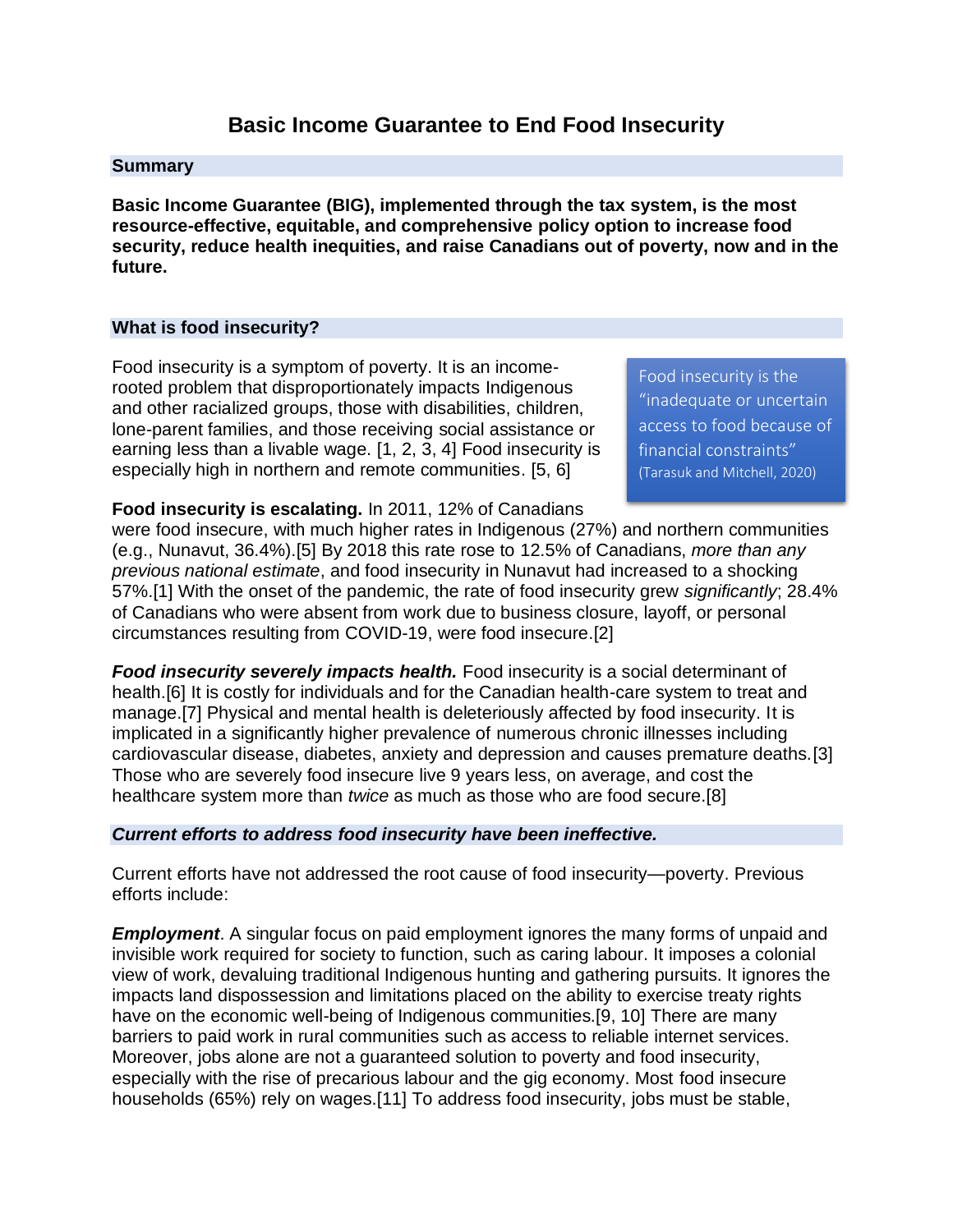wages must be sufficient, and those who are not employed such as those caring for children or elderly family, new entrepreneurs, and students must have a livable income.

*Emergency and charity-based food programs.* Food banks' decades-long role as Canada's dominant response to food insecurity has intensified with the pandemic. However, only one-fifth of food insecure households access food banks.[15] Food banks are unable to provide—with consistency and dignity—the quantity, quality, variety, and choice of food that households require. Hence, food banks cannot improve people's food security status. Nutrition North Canada provides subsidies to companies to allay the costs of transporting food into remote communities, but these are inadequate to address rising food insecurity.[3, 16] Food insecure people require an income sufficient to prioritize not only food but rent, utilities, medication, and a myriad of other needs; an income sufficient for choice with dignity.

*Social Assistance.* Relying on social assistance is one of the strongest predictors of severe food insecurity. [16] There are clear reasons for this. Social assistance programs across Canada scrutinize and humiliate people through their means testing practices. The income provided through these programs is well below the poverty line, making it impossible for recipients to maintain healthy diets.[16] In 2017-2018, 60% of households on social assistance were food insecure.[17] Even after taking into account education, housing, and other demographic characteristics, households reliant on social assistance in Canada are *5.18 times more likely* than others to be severely food insecure.[18]

*CERB and other pandemic government initiatives.* The COVID pandemic made even more apparent the need for the Government of Canada to restructure its income security system to ensure that all Canadians can afford a sufficient quality and quantity of food to live an active and meaningful life. New government programs for specific populations brought relief to many in a discreet and dignified manner and demonstrated that income security programs can be delivered through the tax system in a timely, responsive manner. However, they also excluded many who needed the support, especially those who were already vulnerable and their temporary nature did not allow people to plan for their futures.

## **A** *Basic Income Guarantee* **(BIG) would effectively provide enough money so that people can meet their basic needs regardless of their employment status.**

A BIG is a regular payment, made to people who need it, distributed through the tax system. **A just BIG would follow these 5 principles:**

**1. Income tested***.* Available to anyone below a certain income.

**2. Not means tested***.* No eligibility criteria except income level. No expectations for how the money will be spent.

**3. Complementary***.* Replaces social assistance programs but does not replace other vital social programs like housing, childcare, education, and mental health supports. It does not replace the need to increase minimum wage, pay equity, other employment standards, corporate regulation, pharmacare, or measures to enhance the employment situation and economic sufficiency for women, people with disabilities, Indigenous people, or racialized people.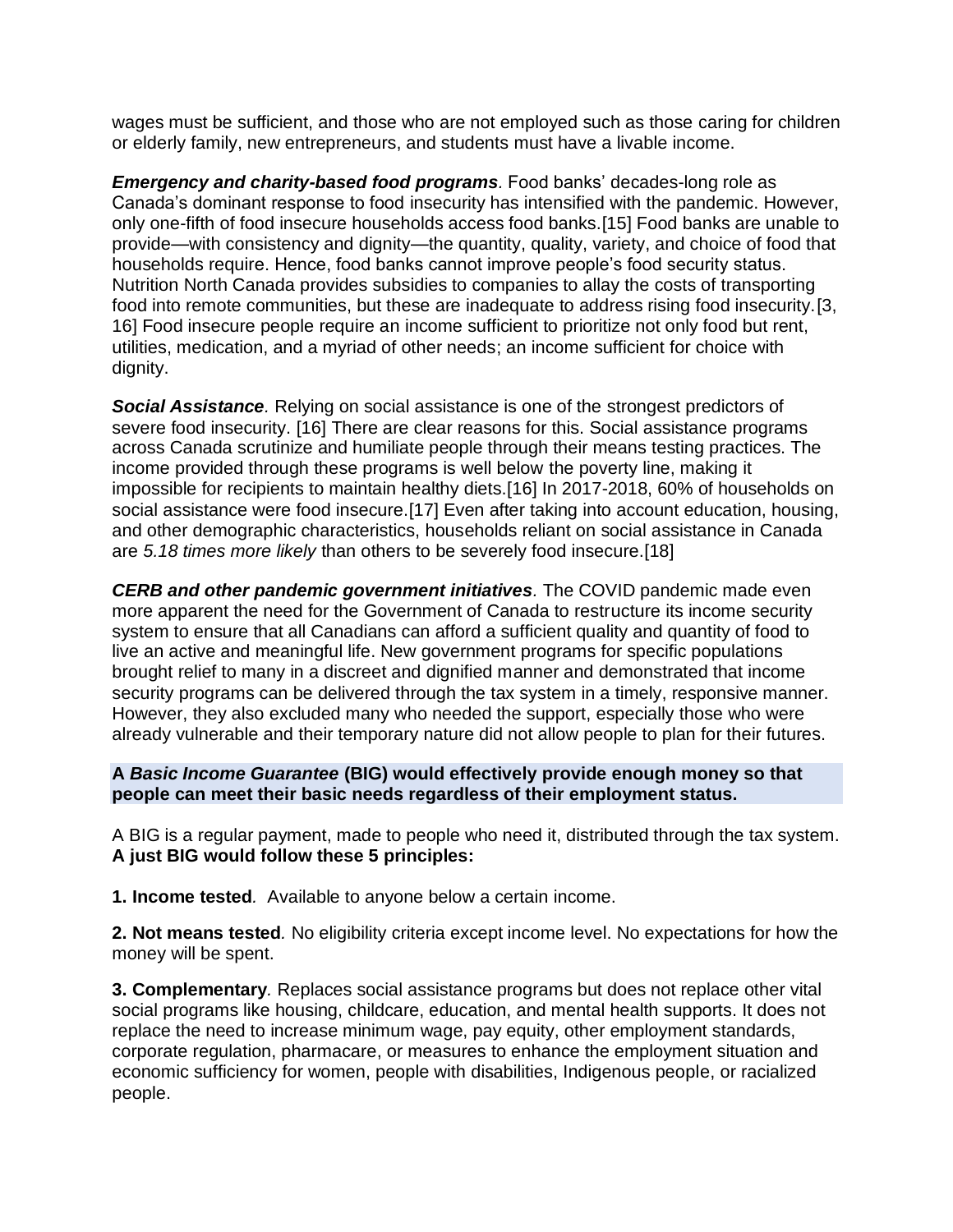**4. Sufficient***.* Designed so that everyone in Canada has at least enough income to cover their basic needs regardless of where they live. A reasonable index of poverty[19] is based on an adequate and comprehensive concept of basic needs, varies with geographic location, community size, and family size, reflects the true costs of the communities where people are living, and is indexed to inflation.

**5. Indigenous self-determination***.* Development and implementation respects the autonomy of Indigenous peoples and their determination of whether it is delivered in their communities and, if so, how it will be implemented. The final report of the Commission on *Missing and Murdered Indigenous Women and Girls* called for implementation of a BIG for all Canadians, including Indigenous Peoples (#4.5) and the development and implementation of a "guaranteed annual livable income model" in Inuit Nunangat (#16.20).[20]

## **Canada already has experience with a targeted BIG. We know it works.**

Old Age Security (OAS) payments, in combination with the Guaranteed Income Supplement (GIS) for seniors act as a form of BIG and together have dramatically reduced poverty and increased food security for seniors. The probability of food insecurity drops by half for unattached adults on income assistance once they reach 65, the age at which they qualify for OAS and GIS.[11] The Canada Child Benefit (CCB), another targeted income transfer program, is implemented so as to maintain the dignity of families. Studies of CCB demonstrate reductions in poverty and economic benefits to local communities.[24] Participants from the Ontario Pilot Project reported a dramatic reduction in food insecurity and positive dietary outcomes after receiving a BIG.[21, 22] Contrary to some critiques, BIG has little effect upon paid work engagement [12,13] and stimulates local economies.[14] This research illustrates that BIG effectively reduces poverty and food insecurity.[13, 23]

**It is time to ensure everyone has enough income to live with dignity and have their basic needs met, no matter who they are or where they live.** 

**Just as universal healthcare is there when people need it, a Basic Income Guarantee would ensure that no one lacks the ability to pay for essentials like food.**

**We request:**

**1. To meet with INAN to discuss the relationship between a basic income and food security.**

**2. That INAN work within government to implement a BIG throughout Canada as a powerful and proven strategy for eliminating poverty and ensuring food security for all.**

<https://www150.statcan.gc.ca/n1/pub/45-28-0001/2020001/article/00039-eng.htm>

<sup>[1]</sup> Tarasuk V. & Mitchell, A. (2020). Household food insecurity in Canada, 2017-18. Toronto: Research to identify policy options to reduce food insecurity (PROOF). <https://proof.utoronto.ca/>

<sup>[2]</sup> Statistics Canada. (2020). Food insecurity during the COVID-19 pandemic, May 2020[.](https://www150.statcan.gc.ca/n1/pub/45-28-0001/2020001/article/00039-eng.htm)

<sup>[3]</sup> Food Banks Canada (2019). *HungerCount 2019*. Mississauga: Food Banks Canada.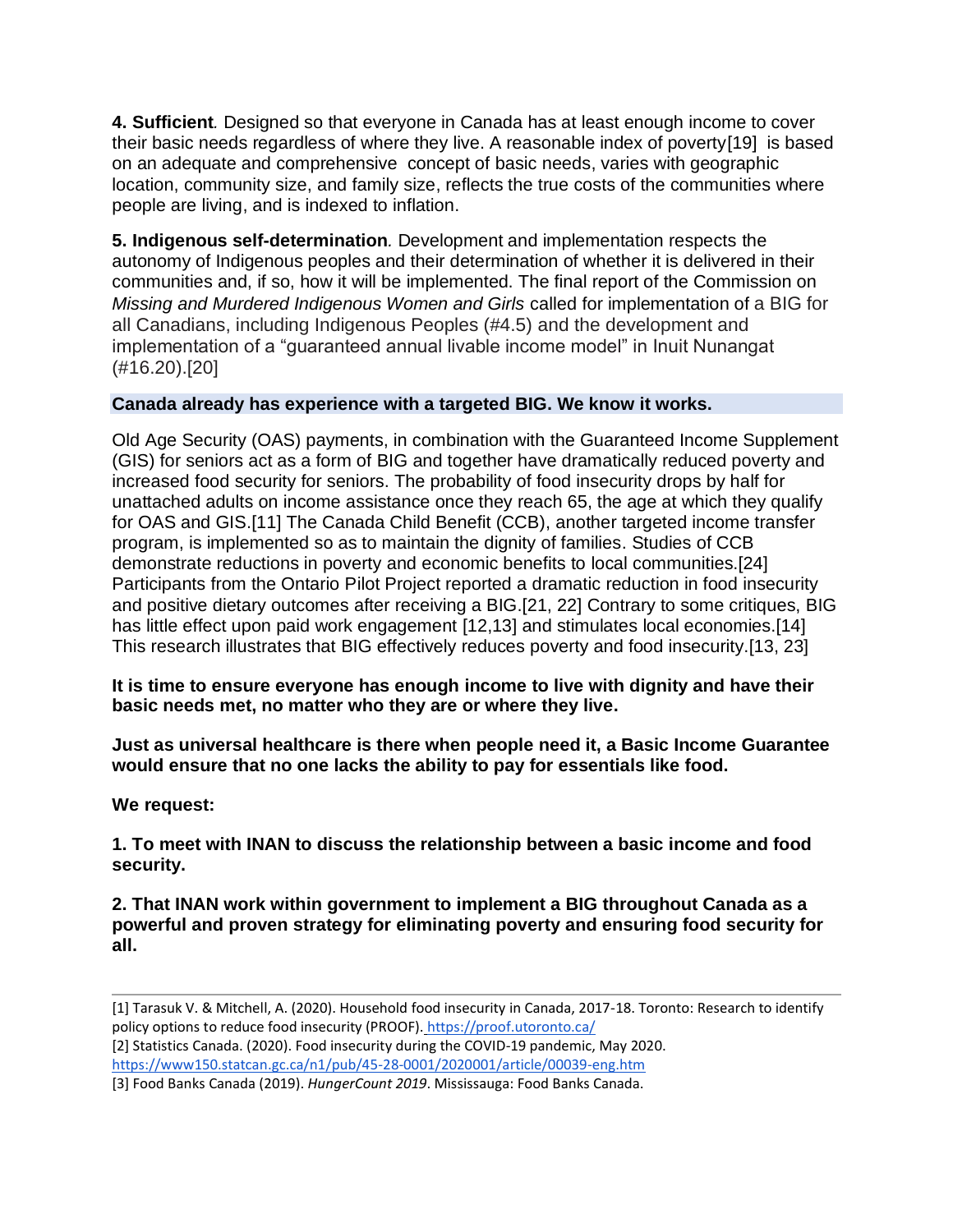[4] Council of Canadian Academies, 2014. Aboriginal Food Security in Northern Canada: An Assessment of the State of Knowledge, Ottawa, ON. The Expert Panel on the State of Knowledge of Food Security in Northern Canada, Council of Canadian Academies.

[5] Council of Canadian Academies, 2014. Aboriginal Food Security in Northern Canada: An Assessment of the State of Knowledge, Ottawa, ON. The Expert Panel on the State of Knowledge of Food Security in Northern Canada, Council of Canadian Academies.

[6] Raphael, D., Bryant, T., Mikkonen, J. and Raphael, A. (2020). Social Determinants of Health: The Canadian Facts. Oshawa: Ontario Tech University Faculty of Health Sciences and Toronto: York University School of Health Policy and Management.<http://www.thecanadianfacts.org/>

[7] PROOF. (2020). The impact of food insecurity on health. [https://proof.utoronto.ca/wp](https://proof.utoronto.ca/wp-content/uploads/2016/06/health-impact-factsheet.pdf)[content/uploads/2016/06/health-impact-factsheet.pdf](https://proof.utoronto.ca/wp-content/uploads/2016/06/health-impact-factsheet.pdf)

[8] Men, F., Gundersen, C., Urquia, M.L., & Tarasuk, V. (2020). Association between household food insecurity and mortality in Canada: A population-based retrospective cohort

study. <https://www.cmaj.ca/content/cmaj/192/3/E53.full.pdf>

[9] Metallic, N. & MacIntosh, C. Canada's Actions Around the Mi'Kmaq Fisheries Rest on Shaky Legal Ground (9 November 2020) online, *Policy Options*. [https://policyoptions.irpp.org/magazines/november-2020/canadas](https://policyoptions.irpp.org/magazines/november-2020/canadas-actions-around-the-mikmaq-fisheries-rest-on-shaky-legal-ground/)[actions-around-the-mikmaq-fisheries-rest-on-shaky-legal-ground/](https://policyoptions.irpp.org/magazines/november-2020/canadas-actions-around-the-mikmaq-fisheries-rest-on-shaky-legal-ground/)

[10] Mitchell, T.; Arseneau, C.; & Thomas, D. (2019). Colonial Trauma: Complex, continuous, collective, cumulative and compounding effects on the health of Indigenous peoples in Canada and beyond. *International Journal of Indigenous Health*, 14(2), 74 – 94. DOI 10.32799/ijih.v14i2.32251

[11] Tarasuk, V. (2017). Implications of a basic income guarantee for household food insecurity[. https://proof.utoronto.ca/resources/proof-annual-reports/implications-of-a-basic-income-guarantee](https://proof.utoronto.ca/resources/proof-annual-reports/implications-of-a-basic-income-guarantee-for-household-food-insecurity/)[for-household-food-insecurity/](https://proof.utoronto.ca/resources/proof-annual-reports/implications-of-a-basic-income-guarantee-for-household-food-insecurity/)

[12] Regehr, S. (2020). Brief to the Standing Senate Committee on Social Affairs, Science and Technolog[y](https://d3n8a8pro7vhmx.cloudfront.net/bicn/pages/118/attachments/original/1591308343/SOCI_BasicIncomeCanadaNetwork_e.pdf?1591308343) [https://d3n8a8pro7vhmx.cloudfront.net/bicn/pages/118/attachments/original/1591308343/SOCI\\_BasicIncomeCa](https://d3n8a8pro7vhmx.cloudfront.net/bicn/pages/118/attachments/original/1591308343/SOCI_BasicIncomeCanadaNetwork_e.pdf?1591308343) [nadaNetwork\\_e.pdf?1591308343](https://d3n8a8pro7vhmx.cloudfront.net/bicn/pages/118/attachments/original/1591308343/SOCI_BasicIncomeCanadaNetwork_e.pdf?1591308343)

[13] Forget, E. (2020). *Basic Income for Canadians: From the COVID-19 Emergency to*

*Financial Security for All*. Toronto, ON: James Lorimar & Company Ltd.

[14] Canadian Centre for Economic Analysis (November, 2020). Potential Economic Impacts and Reach of Basic Income Programs in Canada. Research Report.

[15] Tarasuk, V., Fafard St-Germain, A. & Loopstra, R. (2019). The relationship between food banks and food insecurity: Insights from Canada. *VOLUNTAS: International Journal of Voluntary and Nonprofit Organizations*[.](https://doi.org/10.1007/s11266-019-00092-w) <https://doi.org/10.1007/s11266-019-00092-w>

[16] Tweedle, A. & Aldridge, H. (2018). *Welfare in Canada, 2017*. Toronto: Maytree[. https://maytree.com/wp](https://maytree.com/wp-content/uploads/Welfare_in_Canada_2017.pdf)[content/uploads/Welfare\\_in\\_Canada\\_2017.pdf](https://maytree.com/wp-content/uploads/Welfare_in_Canada_2017.pdf)

[17] Tarasuk V. & Mitchell, A. (2020). Household food insecurity in Canada, 2017-18. Toronto: Research to identify policy options to reduce food insecurity (PROOF). <https://proof.utoronto.ca/>

[18] Tarasuk, V., Fafard St-Germain, A.-A., & Mitchell, A. (2019). Geographic and socio-demographic predictors of household food insecurity in Canada, 2011–12. *BMC Public Health*, 19(1), 12. doi:10.1186/s12889-018-6344-2

[19] Aldridge, H. (2017). Backgrounder. How do we measure poverty? Toronto: Maytree. [https://maytree.com/wp](https://maytree.com/wp-content/uploads/How_do_we_measure_poverty_May2017.pdf)[content/uploads/How\\_do\\_we\\_measure\\_poverty\\_May2017.pdf](https://maytree.com/wp-content/uploads/How_do_we_measure_poverty_May2017.pdf)

[20] Reclaiming Power and Place: The Final Report of the National Inquiry into Missing and Murdered Indigenous Women and Girls[. https://www.mmiwg-ffada.ca/final-report/](https://www.mmiwg-ffada.ca/final-report/)

[21] Basic Income Canada Network. (2019). Signposts to success: Report of a BICN survey of Ontario basic income recipients. [Report online]. Toronto: Basic Income Canada Network[.](https://assets.nationbuilder.com/bicn/pages/42/attachments/original/1551664357/BICN_-_Signposts_to_Success.pdf)

https://assets.nationbuilder.com/bicn/pages/42/attachments/original/1551664357/BICN -Signposts to Success.pdf

[22] McMaster University Labour Studies. (2020). Hamilton Roundtable for Poverty Reduction, Hamilton Community Foundation. Southern Ontario's basic income experience. Hamilton, ON: McMaster University[.](https://labourstudies.mcmaster.ca/documents/southern-ontarios-basic-income-experience.pdf) <https://labourstudies.mcmaster.ca/documents/southern-ontarios-basic-income-experience.pdf>

[23] Tarasuk, V. (2017). Implications of a basic income guarantee for household food

insecurity[. https://proof.utoronto.ca/resources/proof-annual-reports/implications-of-a-basic-income-guarantee](https://proof.utoronto.ca/resources/proof-annual-reports/implications-of-a-basic-income-guarantee-for-household-food-insecurity/)[for-household-food-insecurity/](https://proof.utoronto.ca/resources/proof-annual-reports/implications-of-a-basic-income-guarantee-for-household-food-insecurity/)